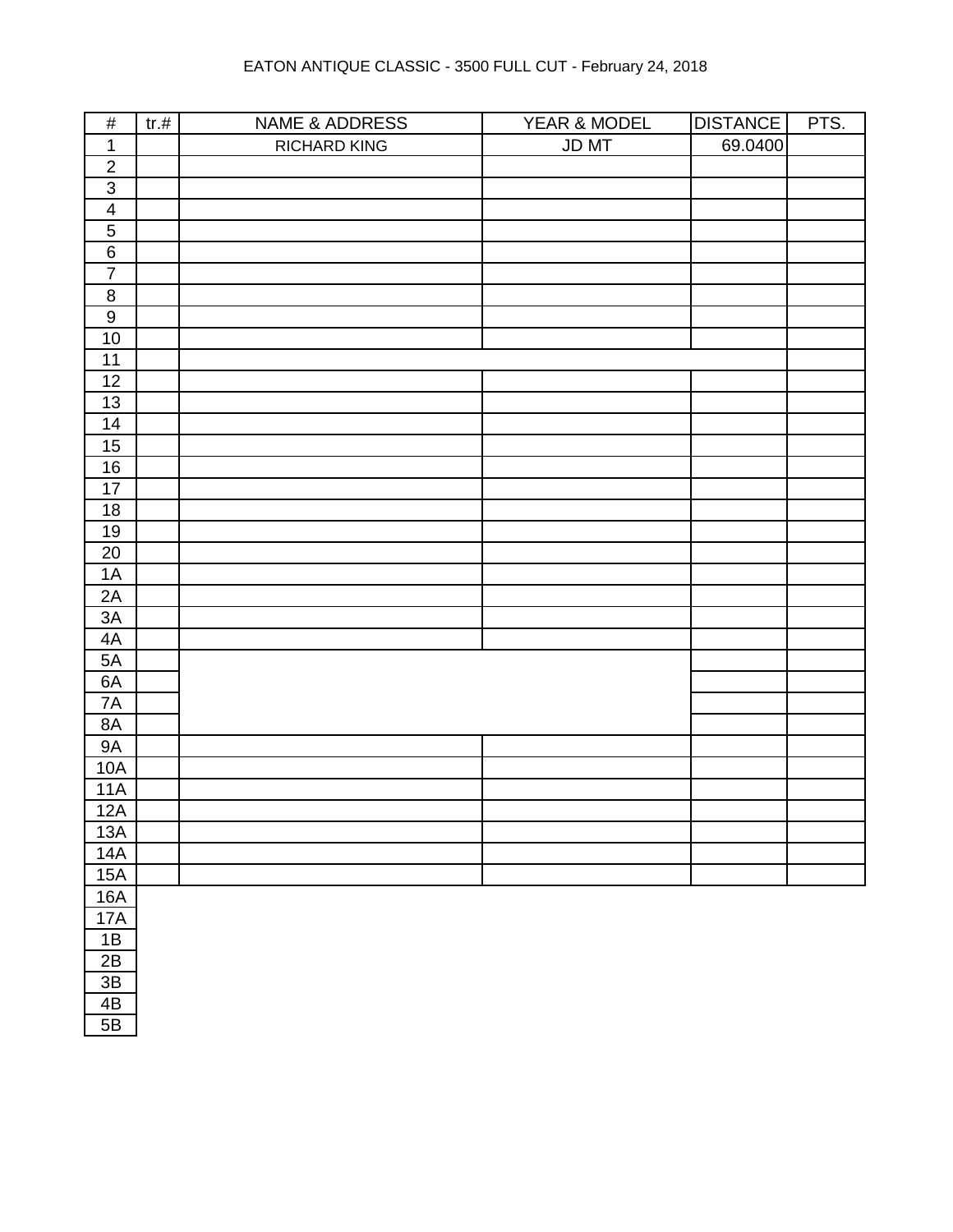| $\#$                    | tr.# | <b>NAME &amp; ADDRESS</b> | YEAR & MODEL    | <b>DISTANCE</b> | PTS. |
|-------------------------|------|---------------------------|-----------------|-----------------|------|
| $\mathbf{1}$            |      | <b>BRUCE SNYDER</b>       | 1959 FORD 981   | 215.9700        |      |
| $\overline{2}$          |      | <b>JOHN BANET</b>         | <b>FORD 600</b> | 47.0100         |      |
| $\mathfrak{S}$          |      | <b>BRODY WHITE</b>        | 1948 AC WD      | 28.4400         |      |
| $\overline{\mathbf{4}}$ |      | RICHARD KING              | JD MT           | 1.0100          |      |
| $\sqrt{5}$              |      |                           |                 |                 |      |
| $\,6\,$                 |      |                           |                 |                 |      |
| $\overline{7}$          |      |                           |                 |                 |      |
| $\,8\,$                 |      |                           |                 |                 |      |
| 9                       |      |                           |                 |                 |      |
| $10$                    |      |                           |                 |                 |      |
| 11                      |      |                           |                 |                 |      |
| 12                      |      |                           |                 |                 |      |
| 13                      |      |                           |                 |                 |      |
| 14                      |      |                           |                 |                 |      |
| 15                      |      |                           |                 |                 |      |
| 16                      |      |                           |                 |                 |      |
| 17                      |      |                           |                 |                 |      |
| 18                      |      |                           |                 |                 |      |
| 19                      |      |                           |                 |                 |      |
| 20                      |      |                           |                 |                 |      |
| 1A                      |      |                           |                 |                 |      |
| 2A                      |      |                           |                 |                 |      |
| 3A                      |      |                           |                 |                 |      |
| 4A                      |      |                           |                 |                 |      |
| 5A                      |      |                           |                 |                 |      |
| 6A                      |      |                           |                 |                 |      |
| 7A                      |      |                           |                 |                 |      |
| 8A                      |      |                           |                 |                 |      |
| <b>9A</b>               |      |                           |                 |                 |      |
| 10A                     |      |                           |                 |                 |      |
| <b>11A</b>              |      |                           |                 |                 |      |
| 12A                     |      |                           |                 |                 |      |
| 13A                     |      |                           |                 |                 |      |
| <b>14A</b>              |      |                           |                 |                 |      |
| <b>15A</b>              |      |                           |                 |                 |      |
| <b>16A</b>              |      |                           |                 |                 |      |
| <b>17A</b>              |      |                           |                 |                 |      |
| 1B                      |      |                           |                 |                 |      |
| 2B                      |      |                           |                 |                 |      |
| $3\mathsf{B}$           |      |                           |                 |                 |      |
| 4B                      |      |                           |                 |                 |      |
| 5B                      |      |                           |                 |                 |      |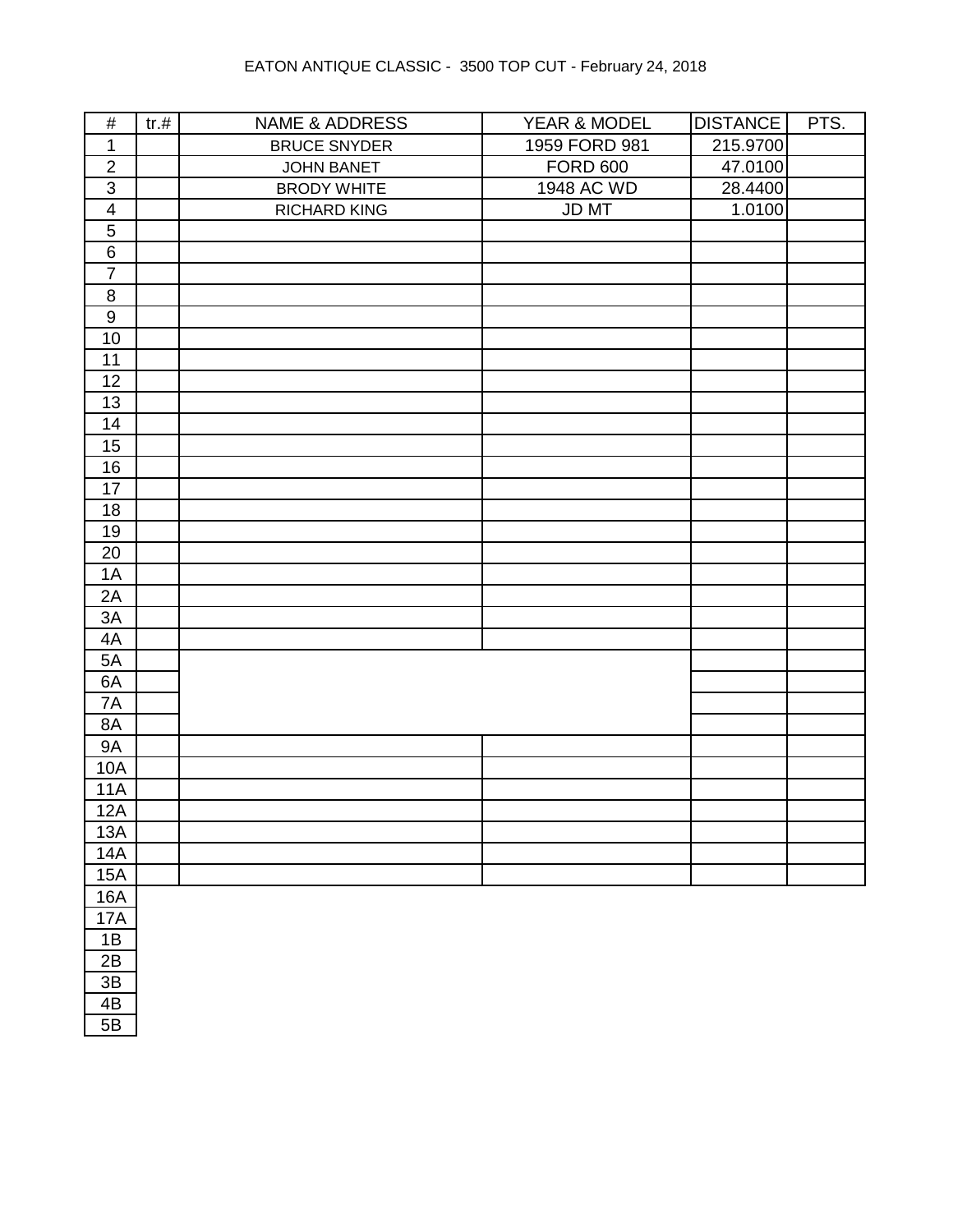| $\#$                    | tr.# | <b>NAME &amp; ADDRESS</b> | YEAR & MODEL           | <b>DISTANCE</b> | PTS. |
|-------------------------|------|---------------------------|------------------------|-----------------|------|
| $\mathbf{1}$            |      | NELSON GINGELY            | <b>1950 OLIVER 77</b>  | 126.4800        |      |
| $\overline{2}$          |      | <b>BRUCE SNYDER</b>       | 1959 FORD 981          | 120.6800        |      |
| $\sqrt{3}$              |      | <b>KEVIN BANET</b>        | 600 FORD - little blue | 53.1000         |      |
| $\overline{\mathbf{4}}$ |      | <b>BRODY WHITE</b>        | 1948 AC WD             | 51.1200         |      |
| 5                       |      | <b>KEVIN BANET</b>        | MM 445 SLOE MOE        | 43.3700         |      |
| $\,6\,$                 |      |                           |                        |                 |      |
| $\overline{7}$          |      |                           |                        |                 |      |
| $\,8\,$                 |      |                           |                        |                 |      |
| $\boldsymbol{9}$        |      |                           |                        |                 |      |
| 10                      |      |                           |                        |                 |      |
| 11                      |      |                           |                        |                 |      |
| 12                      |      |                           |                        |                 |      |
| 13                      |      |                           |                        |                 |      |
| 14                      |      |                           |                        |                 |      |
| 15                      |      |                           |                        |                 |      |
| 16                      |      |                           |                        |                 |      |
| 17                      |      |                           |                        |                 |      |
| 18                      |      |                           |                        |                 |      |
| 19                      |      |                           |                        |                 |      |
| 20                      |      |                           |                        |                 |      |
| 1A                      |      |                           |                        |                 |      |
| 2A                      |      |                           |                        |                 |      |
| 3A                      |      |                           |                        |                 |      |
| 4A                      |      |                           |                        |                 |      |
| 5A                      |      |                           |                        |                 |      |
| 6A                      |      |                           |                        |                 |      |
| 7A                      |      |                           |                        |                 |      |
| 8A                      |      |                           |                        |                 |      |
| <b>9A</b>               |      |                           |                        |                 |      |
| <b>10A</b>              |      |                           |                        |                 |      |
| <b>11A</b>              |      |                           |                        |                 |      |
| 12A                     |      |                           |                        |                 |      |
| 13A                     |      |                           |                        |                 |      |
| 14A                     |      |                           |                        |                 |      |
| <b>15A</b>              |      |                           |                        |                 |      |
| <b>16A</b>              |      |                           |                        |                 |      |
| <b>17A</b>              |      |                           |                        |                 |      |
| 1B                      |      |                           |                        |                 |      |
| 2B                      |      |                           |                        |                 |      |
| 3B                      |      |                           |                        |                 |      |
| 4B                      |      |                           |                        |                 |      |
| 5B                      |      |                           |                        |                 |      |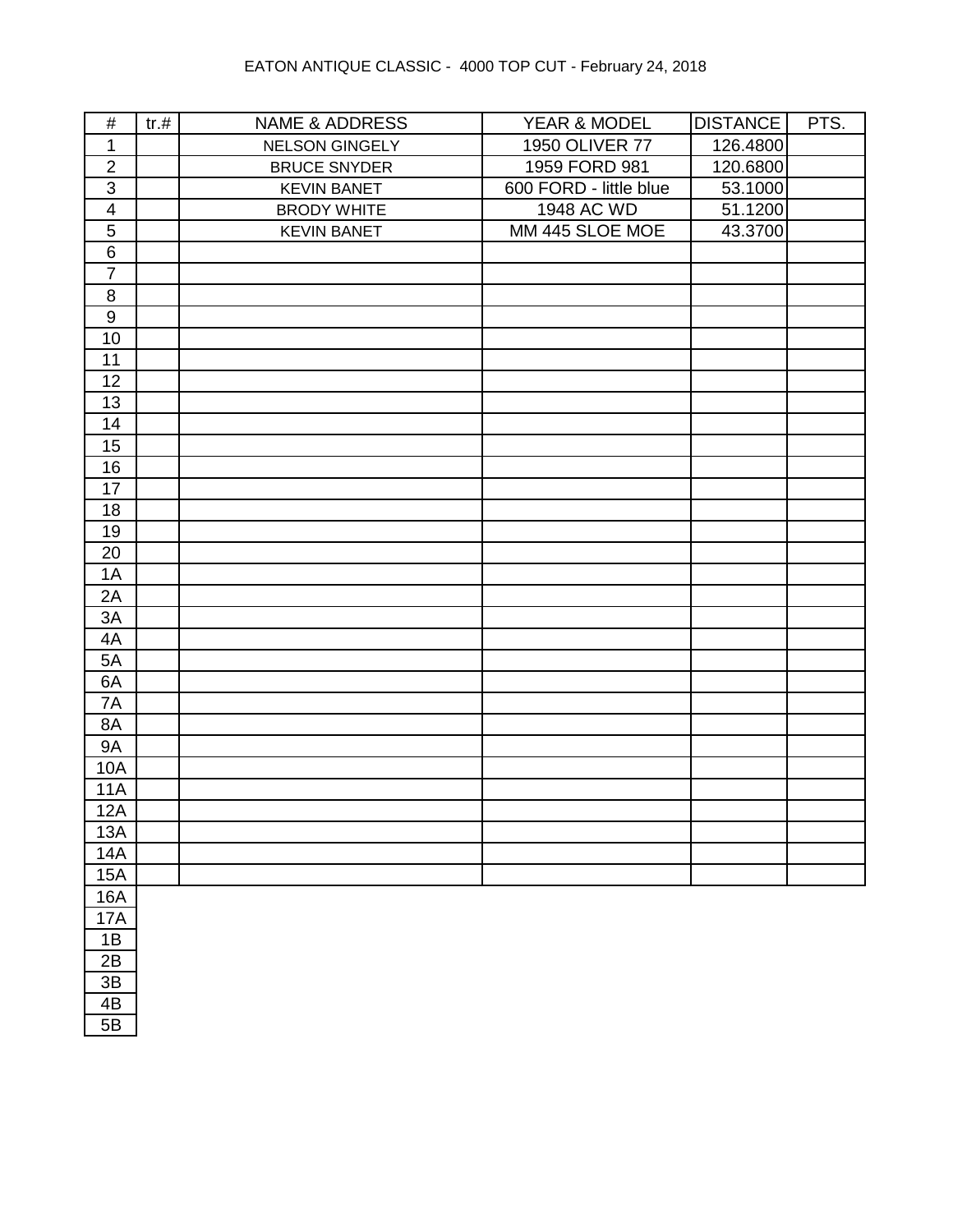| $\#$             | tr.# | NAME & ADDRESS       | YEAR & MODEL      | <b>DISTANCE</b> | PTS. |
|------------------|------|----------------------|-------------------|-----------------|------|
| $\mathbf 1$      |      | NELSON GINGELY       | 1950 OLIVER 77    | 128.110         |      |
| $\overline{2}$   |      | <b>BRUCE SNYDER</b>  | 1959 OLIVER 77    | 119.510         |      |
| $\overline{3}$   |      | <b>GARY HUMMEL</b>   | 1953 COCKSHUTT 50 | 92.650          |      |
| $\overline{4}$   |      | <b>LARRY GINGERY</b> |                   | $-1.000$        |      |
| $\overline{5}$   |      |                      |                   |                 |      |
| $\overline{6}$   |      |                      |                   |                 |      |
| $\overline{7}$   |      |                      |                   |                 |      |
| $\, 8$           |      |                      |                   |                 |      |
| $\boldsymbol{9}$ |      |                      |                   |                 |      |
| $10$             |      |                      |                   |                 |      |
| 11               |      |                      |                   |                 |      |
| 12               |      |                      |                   |                 |      |
| 13               |      |                      |                   |                 |      |
| 14               |      |                      |                   |                 |      |
| 15               |      |                      |                   |                 |      |
| 16               |      |                      |                   |                 |      |
| 17               |      |                      |                   |                 |      |
| 18               |      |                      |                   |                 |      |
| 19               |      |                      |                   |                 |      |
| $20\,$           |      |                      |                   |                 |      |
| 1A               |      |                      |                   |                 |      |
| 2A               |      |                      |                   |                 |      |
| 3A               |      |                      |                   |                 |      |
| 4A               |      |                      |                   |                 |      |
| 5A               |      |                      |                   |                 |      |
| 6A               |      |                      |                   |                 |      |
| 7A               |      |                      |                   |                 |      |
| 8A               |      |                      |                   |                 |      |
| <b>9A</b>        |      |                      |                   |                 |      |
| <b>10A</b>       |      |                      |                   |                 |      |
| <b>11A</b>       |      |                      |                   |                 |      |
| 12A              |      |                      |                   |                 |      |
| 13A              |      |                      |                   |                 |      |
| <b>14A</b>       |      |                      |                   |                 |      |
| 15A              |      |                      |                   |                 |      |
| 16A              |      |                      |                   |                 |      |
| <b>17A</b>       |      |                      |                   |                 |      |
| 1B               |      |                      |                   |                 |      |
| 2B               |      |                      |                   |                 |      |
| $3\mathsf{B}$    |      |                      |                   |                 |      |
| 4B               |      |                      |                   |                 |      |
| 5B               |      |                      |                   |                 |      |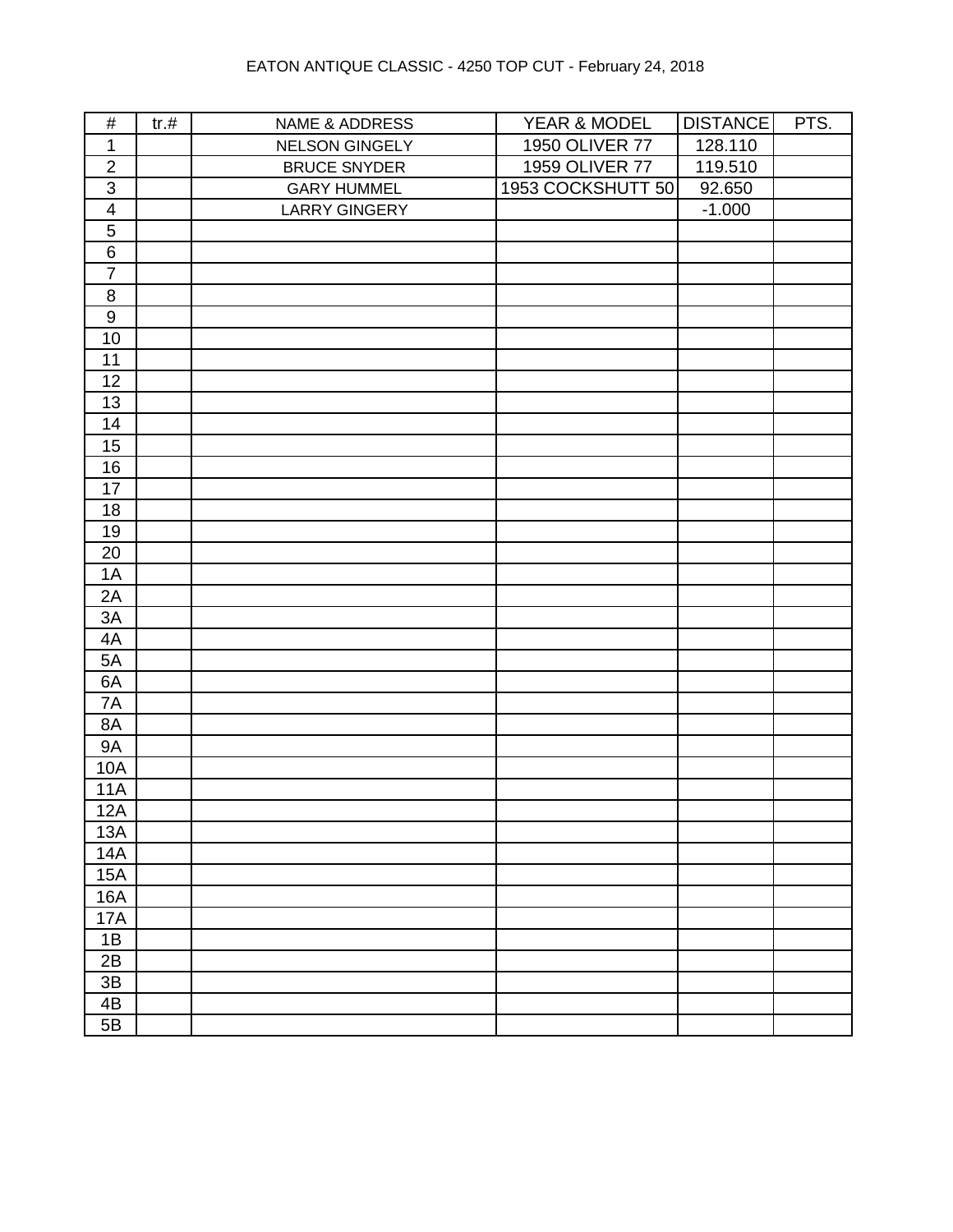| #                       | tr. # | <b>NAME &amp; ADDRESS</b> | YEAR & MODEL            | <b>DISTANCE</b> | PTS. |
|-------------------------|-------|---------------------------|-------------------------|-----------------|------|
| 1                       |       | <b>DAVE SCHAEFER</b>      | OLIVER 88               | 132.5100        |      |
| $\overline{2}$          |       | <b>MIKE STETZEL</b>       | 1953 IH SM              | 132.4100        |      |
| 3                       |       | <b>BOBBY PEAVLER</b>      | OLIVER 77               | 131.6200        |      |
| $\overline{\mathbf{4}}$ |       | brad bradford             | 1955 oliver 88          | 131.0500        |      |
| 5                       |       | DAVID OVERBECK            | 1958 IH 460             | 130.5000        |      |
| 6                       |       | <b>BRIAN FARTHING</b>     | FARMALL 460             | 128.8100        |      |
| $\overline{7}$          |       | RON PEAVLER JR            | OLIVER 88               | 128.5700        |      |
| 8                       |       | <b>GARY HUMMEL</b>        | 1953 COCKSHUTT 50       | 125.5300        |      |
| 9                       |       | bruce bo                  | 1959 ih 460             | 124.6200        |      |
| 10                      |       | RYAN BEEGLE               | 1951 MASSEY HARRIS 44   | 124.3300        |      |
| 11                      |       | <b>JOSH OFFENBERGER</b>   | 1959 OLIVER 88          | 123.9400        |      |
| 12                      |       | <b>LARRY GINGERY</b>      | 1950 OLIVER 88          | 123.8500        |      |
| 13                      |       | <b>JUSTIN LYONS</b>       | OLIVER 77               | 123.2300        |      |
| 14                      |       | <b>GARY FRAME</b>         | OLIVER 88               | 122.1800        |      |
| 15                      |       | <b>JOSH COLLINS</b>       | OLIVER 77               | 121.6100        |      |
| 16                      |       | <b>DAN BROWN</b>          | <b>1960 FARMALL 460</b> | 121.3400        |      |
| 17                      |       | <b>KEITH PAULUS</b>       | 1950 OIVER 77           | 118.9800        |      |
| 18                      |       | rick brickley             | 88 oliver               | 107.4900        |      |
| 19                      |       | <b>JEFF RODGERS</b>       |                         | 91.5200         |      |
| 20                      |       | <b>CHRIS NICHOLS</b>      | 2005 FORD 960           | 86.4100         |      |
| 1A                      |       | <b>DON HERTEL</b>         | 1950 OLIVER 77          | 79.8300         |      |
| 2A                      |       | <b>JOHN BANET</b>         | MM 445                  | 55.4700         |      |
| 3A                      |       | <b>NICK RODGERS</b>       | <b>1950 OLIVER 77</b>   | 24.7400         |      |
| 4A                      |       | <b>DAVID RISSELMAN</b>    | 59 FARMALL 460          | $-1.0000$       |      |
| 5A                      |       | DAVID COX                 | 1959 IH 460             | $-2.0000$       |      |
| 6A                      |       | <b>TONIA ELLIOTT</b>      | 1952 OLIVER 88          | $-3.0000$       |      |
| 7A                      |       | <b>TREVOR DOWNARD</b>     | <b>1953 WARDS</b>       | $-4.0000$       |      |
| 8A                      |       |                           |                         |                 |      |
| <b>9A</b>               |       |                           |                         |                 |      |
| 10A                     |       |                           |                         |                 |      |
| <b>11A</b>              |       |                           |                         |                 |      |
| 12A                     |       |                           |                         |                 |      |
| 13A                     |       |                           |                         |                 |      |
| 14A                     |       |                           |                         |                 |      |
| 15A                     |       |                           |                         |                 |      |
| 16A                     |       |                           |                         |                 |      |
| 17A                     |       |                           |                         |                 |      |
| 1B                      |       |                           |                         |                 |      |
| 2B                      |       |                           |                         |                 |      |
| 3B                      |       |                           |                         |                 |      |
| 4B                      |       |                           |                         |                 |      |
| 5B                      |       |                           |                         |                 |      |
| 3A                      |       |                           |                         |                 |      |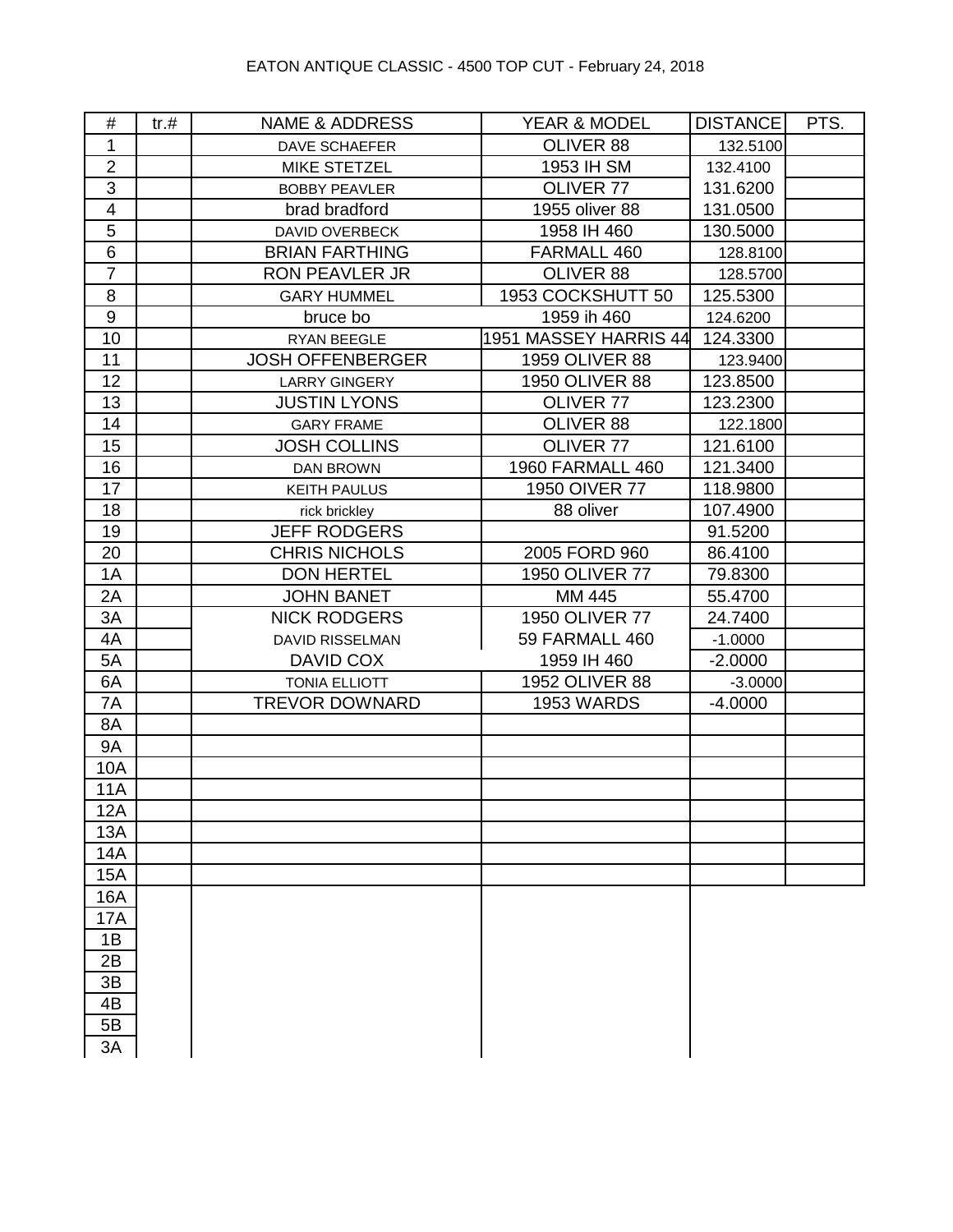| $\#$                    | tr. # | <b>NAME &amp; ADDRESS</b> | YEAR & MODEL     | DISTANCE  | PTS. |
|-------------------------|-------|---------------------------|------------------|-----------|------|
| 1                       |       | <b>MATT MORGAN</b>        | 460              | 206.5100  |      |
| $\mathbf 2$             |       | <b>CONNER COOK</b>        | IH 460           | 204.7700  |      |
| $\overline{3}$          |       | <b>MATT SAVERLAND</b>     | FARMALL 460      | 180.5300  |      |
| $\overline{\mathbf{4}}$ |       | Jason Rogers              | 1959 OLIVER 880  | 179.8500  |      |
| 5                       |       | <b>WAYNEN SAMMONS</b>     | IH 460           | 177.3800  |      |
| $\,6\,$                 |       | CONNER COOK               | IH 460           | 176.6400  |      |
| $\overline{7}$          |       | ANDY HEDRICH              | 1958 FARMALL     | 175.0700  |      |
| 8                       |       | <b>DALE MARLING</b>       | 1958 IH 460      | 173.5200  |      |
| $\boldsymbol{9}$        |       | <b>CRAIG STOUT</b>        | 1956 CASE 400    | 143.2900  |      |
| 10                      |       | <b>RANDY HEDRICK</b>      | 1958 FARMALL 560 | $-1.0000$ |      |
| 11                      |       |                           |                  |           |      |
| 12                      |       |                           |                  |           |      |
| 13                      |       |                           |                  |           |      |
| 14                      |       |                           |                  |           |      |
| 15                      |       |                           |                  |           |      |
| 16                      |       |                           |                  |           |      |
| 17                      |       |                           |                  |           |      |
| 18                      |       |                           |                  |           |      |
| 19                      |       |                           |                  |           |      |
| 20                      |       |                           |                  |           |      |
| 7A                      |       |                           |                  |           |      |
| 8A                      |       |                           |                  |           |      |
| <b>9A</b>               |       |                           |                  |           |      |
| 10A                     |       |                           |                  |           |      |
| <b>11A</b>              |       |                           |                  |           |      |
| 12A                     |       |                           |                  |           |      |
| 13A                     |       |                           |                  |           |      |
| <b>14A</b>              |       |                           |                  |           |      |
| <b>15A</b>              |       |                           |                  |           |      |
| 16A                     |       |                           |                  |           |      |
| <b>17A</b>              |       |                           |                  |           |      |
| 1B                      |       |                           |                  |           |      |
| 2B                      |       |                           |                  |           |      |
| 3B                      |       |                           |                  |           |      |
| 4B                      |       |                           |                  |           |      |
| 5B                      |       |                           |                  |           |      |
| 17A                     |       |                           |                  |           |      |
| <b>18A</b>              |       |                           |                  |           |      |
| <b>19A</b>              |       |                           |                  |           |      |
| 20A                     |       |                           |                  |           |      |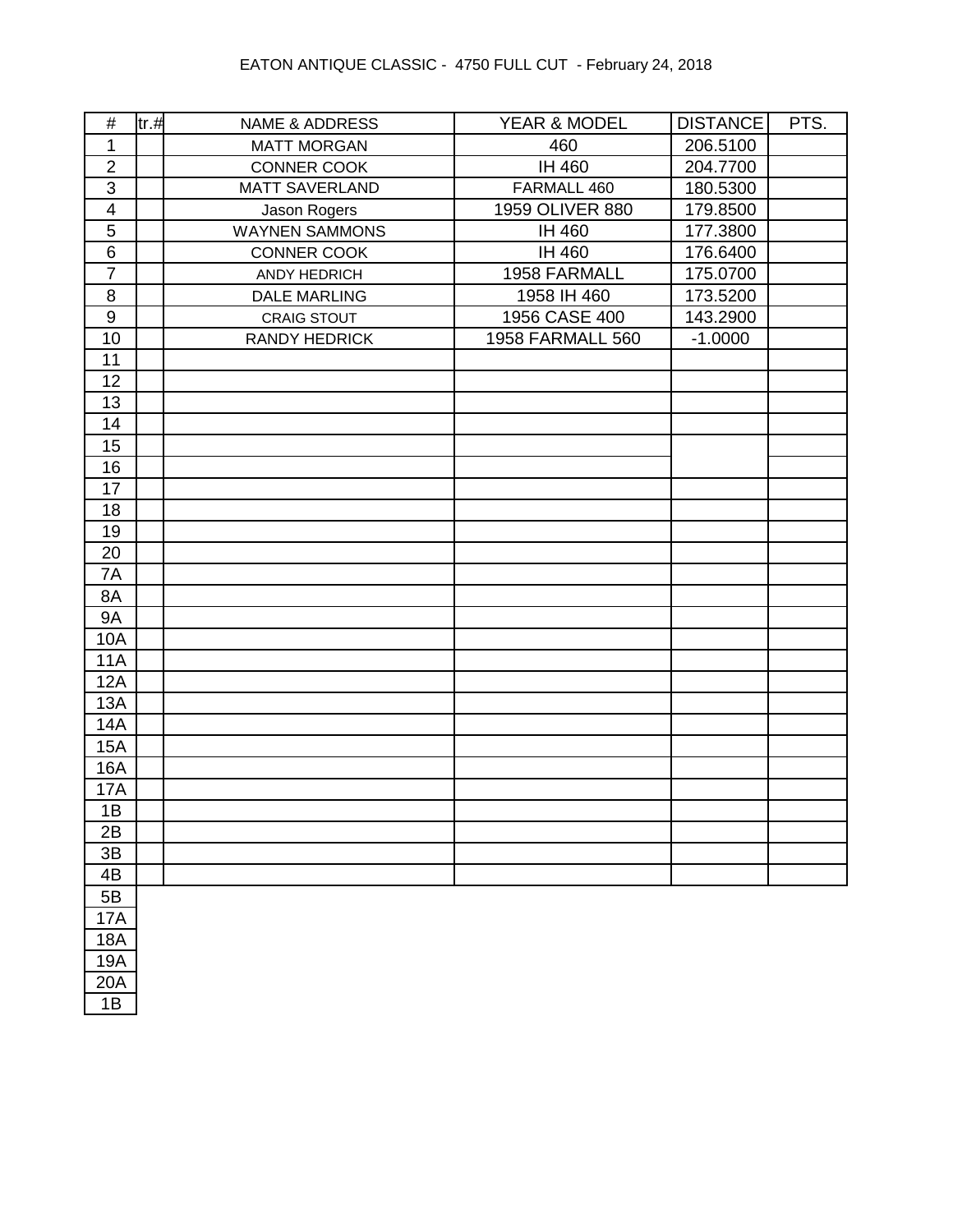| $\#$                    | tr. # | <b>NAME &amp; ADDRESS</b> | YEAR & MODEL        | <b>DISTANCE</b> | PTS. |
|-------------------------|-------|---------------------------|---------------------|-----------------|------|
| $\mathbf{1}$            |       | <b>WAYNEN SAMMONS</b>     | IH 460              | 1185.5          |      |
| $\overline{2}$          |       | <b>CONNER COOK</b>        | IH 460              | 1139.13         |      |
| 3                       |       | Jason Rogers              | 1959 OLIVER 880     | 218.54          |      |
| $\overline{\mathbf{4}}$ |       | CONNER COOK               | IH 460              | 215.34          |      |
| $\overline{5}$          |       | <b>MATT SAVERLAND</b>     | FARMALL 460         | 201.49          |      |
| $6\phantom{1}$          |       | <b>MATT MORGAN</b>        | 460                 | 198.6           |      |
| $\overline{7}$          |       | RANDN HEDRICK             | 1958 560 FARMALL    | 196.88          |      |
| 8                       |       | <b>CRAIG STOUT</b>        | 1956 CASE 400       | 191.31          |      |
| $\boldsymbol{9}$        |       | <b>DALE MARLING</b>       | 1958 IH 460         | 189.63          |      |
| 10                      |       | ANDY HEDRICH              | 1958 FARMALL        | 184.11          |      |
| 11                      |       | <b>JASON LYONS</b>        | <b>FARMALL M</b>    | 164.14          |      |
| 12                      |       | <b>LARRY ELLIOTT</b>      | 1957 OLIVER 577     | 160.46          |      |
| 13                      |       | <b>JEREMY SOUDER</b>      | <b>52 OLIVER 88</b> | 147.45          |      |
| 14                      |       | <b>CASEY DILLON</b>       | 1955 MOLINE 6       | 131.11          |      |
| 15                      |       |                           |                     |                 |      |
| 16                      |       |                           |                     |                 |      |
| 17                      |       |                           |                     |                 |      |
| 18                      |       |                           |                     |                 |      |
| 19                      |       |                           |                     |                 |      |
| 20                      |       |                           |                     |                 |      |
| 1A                      |       |                           |                     |                 |      |
| 2A                      |       |                           |                     |                 |      |
| 3A                      |       |                           |                     |                 |      |
| 4A                      |       |                           |                     |                 |      |
| 5A                      |       |                           |                     |                 |      |
| 6A                      |       |                           |                     |                 |      |
| 7A                      |       |                           |                     |                 |      |
| 8A                      |       |                           |                     |                 |      |
| <b>9A</b>               |       |                           |                     |                 |      |
| 10A                     |       |                           |                     |                 |      |
| <b>11A</b>              |       |                           |                     |                 |      |
| 12A                     |       |                           |                     |                 |      |
| 13A                     |       |                           |                     |                 |      |
| <b>14A</b>              |       |                           |                     |                 |      |
| 15A                     |       |                           |                     |                 |      |
| 16A                     |       |                           |                     |                 |      |
| <b>17A</b>              |       |                           |                     |                 |      |
| 1B                      |       |                           |                     |                 |      |
| 2B                      |       |                           |                     |                 |      |
| 3B                      |       |                           |                     |                 |      |
| 4B                      |       |                           |                     |                 |      |
| 5B                      |       |                           |                     |                 |      |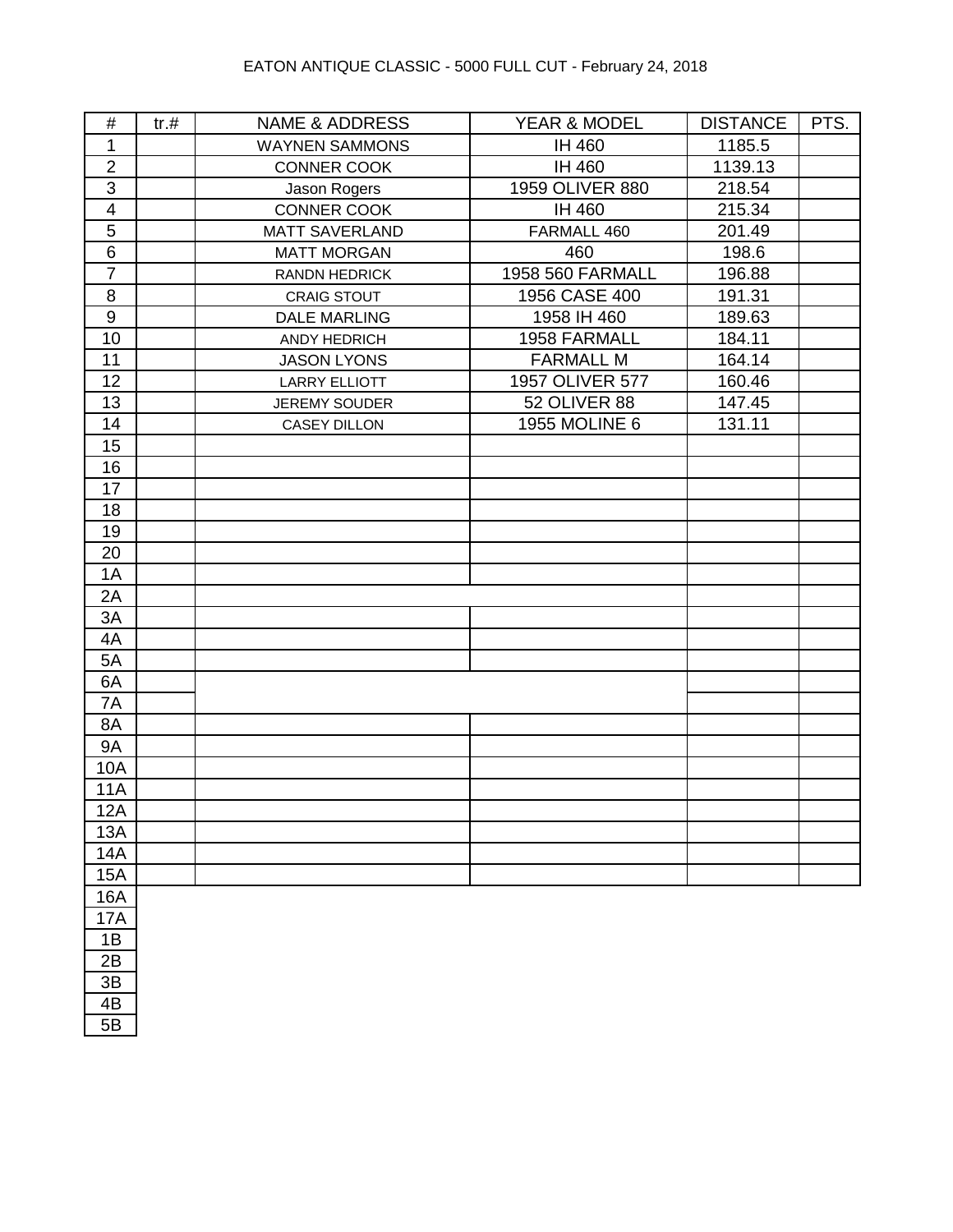| #                       | $tr. \#$ | <b>NAME &amp; ADDRESS</b> | YEAR & MODEL            | DISTANCE | PTS. |
|-------------------------|----------|---------------------------|-------------------------|----------|------|
| 1                       |          | <b>TOMMY CARR</b>         | 1953 MM UBE             | 164.70   |      |
| $\overline{2}$          |          | <b>JASON LEE</b>          | 1954 fordson major d    | 163.65   |      |
| $\overline{3}$          |          | <b>BRIAN FARTHING</b>     | FARMALL 460             | 162.42   |      |
| $\overline{\mathbf{4}}$ |          | <b>MARK WILSON</b>        | <b>COCKSHUTT 40</b>     | 159.57   |      |
| 5                       |          | NATHAN LAFUZE             | FARMALL 450             | 148.810  |      |
| $6\phantom{1}$          |          | DAVID COX                 | 1959 IH 460             | 143.65   |      |
| $\overline{7}$          |          | <b>DELBERT HERTEL</b>     | 1958 oliver 770         | 141.96   |      |
| 8                       |          | bruce bo                  | 1959 ih 460             | 141.72   |      |
| $\boldsymbol{9}$        |          | <b>TONIA ELLIOTT</b>      | 1952 OLIVER 88          | 141.04   |      |
| 10                      |          | <b>MIKE STETZEL</b>       | 1953 IH SM              | 140.26   |      |
| 11                      |          | DAVID OVERBECK            | 1958 IH 460             | 139.78   |      |
| 12                      |          | <b>JOHN HURLEY</b>        | OLIVER 52               | 139.77   |      |
| 13                      |          | <b>JOSH VANHORN</b>       | 48 CO OP E4             | 139.600  |      |
| 14                      |          | DAVID RISSELMAN           | 59 FARMALL 460          | 139.230  |      |
| 15                      |          | <b>DUANE RISSELMAN</b>    | 49 MMU                  | 138.65   |      |
| 16                      |          | <b>DAN LAHMERS</b>        | 1948 FARMALL M          | 137.81   |      |
| 17                      |          | DAVE SCHAEFER             | OLIVER 88               | 136.82   |      |
| 18                      |          | <b>GARY FRAME</b>         | OLIVER 88               | 136.22   |      |
| 19                      |          | RYAN BEEGLE               | 1951 MASSEY HARRIS 44   | 135.79   |      |
| 20                      |          | <b>GARY HUMMEL</b>        | 1953 COCKSHUTT 50       | 135.6    |      |
| 1A                      |          | rick brickley             | 88 oliver               | 132.79   |      |
| 2A                      |          | brad bradford             | 1955 oliver 88          | 132.61   |      |
| 3A                      |          | <b>BOBBY PEAVLER</b>      | OLIVER 77               | 131.94   |      |
| 4A                      |          | <b>LARRY GINGERY</b>      | 1950 OLIVER 88          | 131.65   |      |
| 5A                      |          | <b>KEITH PAULUS</b>       | 1950 OIVER 77           | 130.2    |      |
| 6A                      |          | DAN BROWN                 | <b>1960 FARMALL 460</b> | 129.96   |      |
| 7A                      |          | <b>FLOYD NIBERT</b>       | <b>58 OLIVER 88</b>     | 129.73   |      |
| 8A                      |          | <b>JEFF RODGERS</b>       | 1949 FARMALL M          | 129.38   |      |
| <b>9A</b>               |          | <b>NICK RODGERS</b>       | 1950 OLIVER 77          | 118.29   |      |
| 10A                     |          | <b>HUNTER SHEELEY</b>     | 51 JD A                 | 87.07    |      |
| <b>11A</b>              |          | <b>JOHN BANET</b>         | MM 445                  | 83.89    |      |
| 12A                     |          | RON PEAVLER JR            | OLIVER 88               | $-1$     |      |
| 13A                     |          | <b>JOSH COLLINS</b>       | OLIVER 77               | $-1$     |      |
| 14A                     |          |                           |                         |          |      |
| 15A                     |          |                           |                         |          |      |
| 16A                     |          |                           |                         |          |      |
| <b>17A</b>              |          |                           |                         |          |      |
| 18A                     |          |                           |                         |          |      |
| 19A                     |          |                           |                         |          |      |
| 3B                      |          |                           |                         |          |      |
| 4B                      |          |                           |                         |          |      |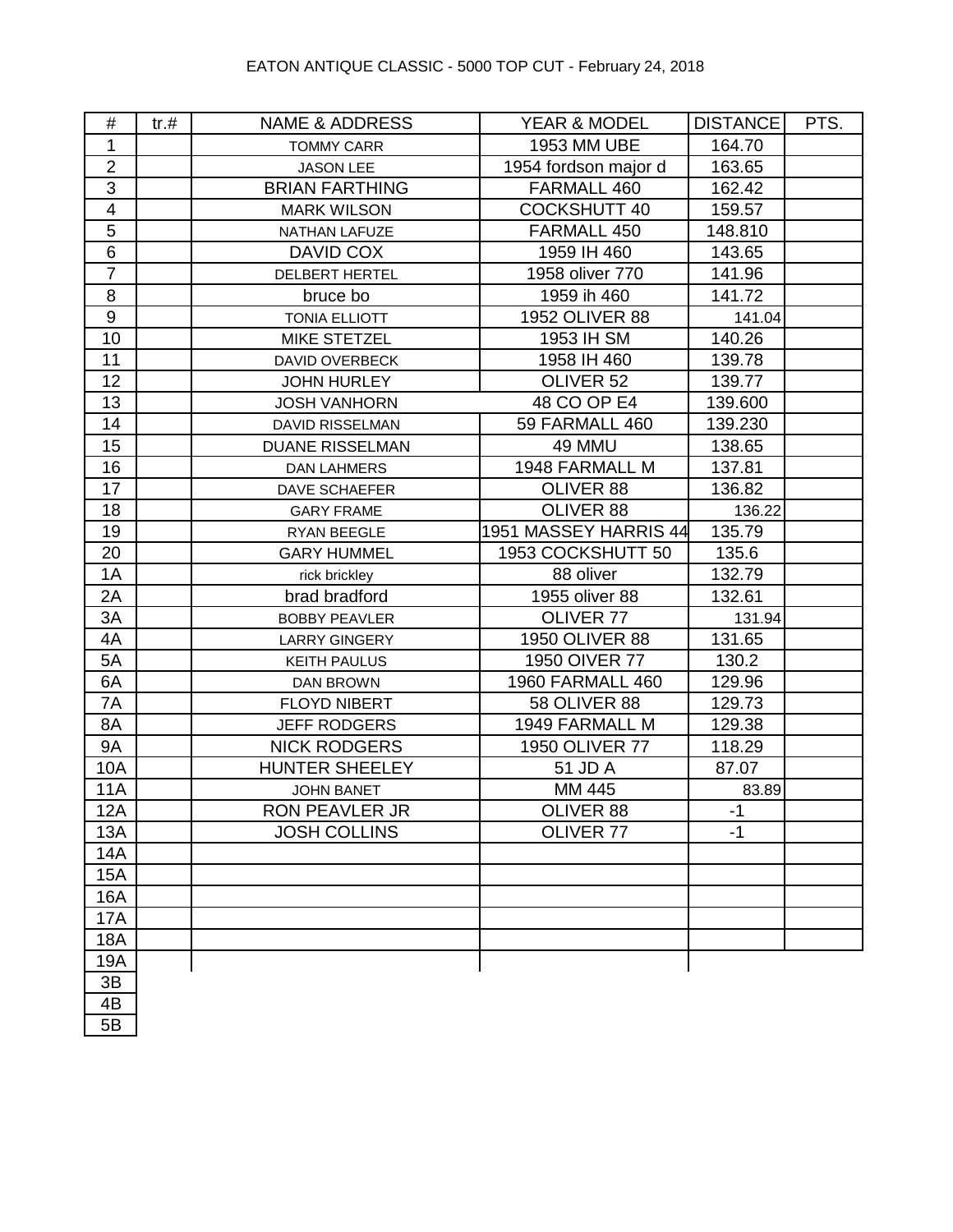| #                       | tr.# | <b>NAME &amp; ADDRESS</b> | YEAR & MODEL            | DISTANCE   PTS. |  |
|-------------------------|------|---------------------------|-------------------------|-----------------|--|
| 1                       |      | <b>TOMMY CARR</b>         | 1953 MM UBE             | 193.66          |  |
| $\overline{2}$          |      | <b>DAVE SCHAEFER</b>      | OLIVER 88               | 180.02          |  |
| $\overline{3}$          |      | <b>DAVID RISSELMAN</b>    | 59 FARMALL 460          | 178.91          |  |
| $\overline{\mathbf{4}}$ |      | <b>MATT SAUERLAND</b>     | IH 460                  | 175.89          |  |
| 5                       |      | <b>JASON LEE</b>          | 1954 fordson major d    | 172.17          |  |
| 6                       |      | <b>KIRT DREW</b>          |                         | 168.55          |  |
| $\overline{7}$          |      | <b>DAN LAHMERS</b>        | 1948 FARMALL M          | 168.21          |  |
| 8                       |      | DAVID COX                 | 1959 IH 460             | 162.71          |  |
| 9                       |      | ANDY KUTSCHERALLO         | <b>FARMALL M</b>        | 161.5           |  |
| 10                      |      | DELBERT HERTEL            | 1958 oliver 770         | 160.01          |  |
| 11                      |      | <b>DUANE RISSELMAN</b>    | 49 MMU                  | 159.65          |  |
| 12                      |      | <b>RON PEAVLER JR</b>     | OLIVER 88               | 159.43          |  |
| 13                      |      | <b>DUANE DERRINGER</b>    | 1947 FARMALL M          | 158.58          |  |
| 14                      |      | MIKE STETZEL              | 1953 IH SM              | 156.72          |  |
| 15                      |      | <b>GARY FRAME</b>         |                         | 155.31          |  |
| 16                      |      | <b>DAVID OVERBECK</b>     | 1958 IH 460             | 155.11          |  |
| 17                      |      | <b>JOSH VANHORN</b>       |                         | 154.5           |  |
| 18                      |      | bruce bo                  | 1959 ih 460             | 150.68          |  |
| 19                      |      | <b>MARK WILSON</b>        | <b>COCKSHUTT 40</b>     | 150.05          |  |
| 20                      |      | <b>JEFF RODGERS</b>       | 1949 FARMALL M          | 140.05          |  |
| 1A                      |      | <b>LANDON HOLT</b>        |                         | 137.38          |  |
| 2A                      |      | <b>JOSH OFFENBERGER</b>   | 1959 OLIVER 88          | 137.27          |  |
| 3A                      |      | <b>GARY HUMMEL</b>        | 1953 COCKSHUTT 50       | 135.89          |  |
| 4A                      |      | <b>TOBY LAFUZE</b>        | <b>1957 FARMALL 450</b> | 131.76          |  |
| 5A                      |      | <b>NICK RODGERS</b>       | 1950 OLIVER 77          | 130.45          |  |
| 6A                      |      | RYAN BEEGLE               | 1951 MASSEY HARRIS 44   | 116.17          |  |
| 7A                      |      | rick brickley             | 88 oliver               | $-1$            |  |
| 8A                      |      |                           |                         |                 |  |
| <b>9A</b>               |      |                           |                         |                 |  |
| 10A                     |      |                           |                         |                 |  |
| <b>11A</b>              |      |                           |                         |                 |  |
| 12A                     |      |                           |                         |                 |  |
| 13A                     |      |                           |                         |                 |  |
| 14A                     |      |                           |                         |                 |  |
| <b>15A</b>              |      |                           |                         |                 |  |
| 16A                     |      |                           |                         |                 |  |
| <b>17A</b>              |      |                           |                         |                 |  |
| 1B                      |      |                           |                         |                 |  |
| 2B                      |      |                           |                         |                 |  |
| 3B                      |      |                           |                         |                 |  |
| 4B                      |      |                           |                         |                 |  |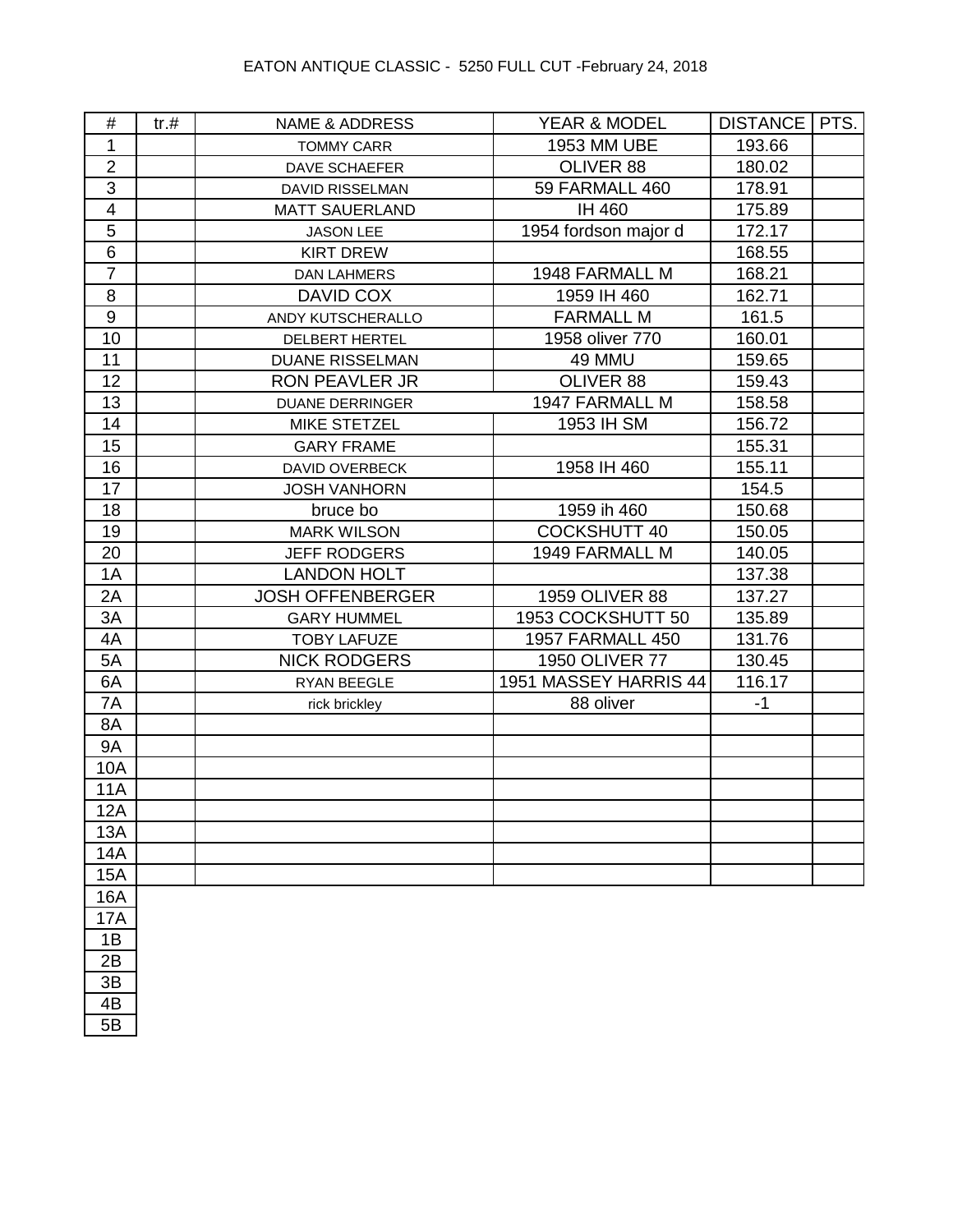| $\#$                    | tr.# | <b>NAME &amp; ADDRESS</b> | YEAR & MODEL               | DISTANCE   PTS. |  |
|-------------------------|------|---------------------------|----------------------------|-----------------|--|
| 1                       |      | CONNER COOK               | IH 460                     | 193.04          |  |
| $\mathbf{2}$            |      | <b>MATT MORGAN</b>        | 460                        | 188.85          |  |
| $\mathbf{3}$            |      | <b>WAYNEN SAMMONS</b>     | IH 460                     | 181.17          |  |
| $\overline{\mathbf{4}}$ |      | <b>MATT SAVERLAND</b>     | FARMALL 460                | 179.59          |  |
| $\overline{5}$          |      | ANDY HEDRICH              | 1958 FARMALL               | 178.26          |  |
| $\,6\,$                 |      | <b>CRAIG STOUT</b>        | 1956 CASE 400              | 178.23          |  |
| $\overline{7}$          |      | <b>RANDY HEDRICK</b>      | 1958 560 FARMALL           | 176.57          |  |
| 8                       |      | <b>CASEY DILLON</b>       | 1955 MOLINE 6              | 176.01          |  |
| $\boldsymbol{9}$        |      | brandon stears            | 560 farmall antique outlaw | 170.64          |  |
| 10                      |      | Jason Rogers              | 1959 OLIVER 880            | 170.42          |  |
| 11                      |      | <b>DALE MARLING</b>       | 1958 IH 460                | 169.29          |  |
| 12                      |      | <b>JASON LYONS</b>        | <b>FARMALL M</b>           | 165.34          |  |
| 13                      |      | CONNER COOK               | IH 460                     | 162.24          |  |
| 14                      |      | <b>WAYDE GOTT</b>         | 1953 MOLINE U              | 152.70          |  |
| 15                      |      |                           |                            |                 |  |
| 16                      |      |                           |                            |                 |  |
| 17                      |      |                           |                            |                 |  |
| 18                      |      |                           |                            |                 |  |
| 19                      |      |                           |                            |                 |  |
| 20                      |      |                           |                            |                 |  |
| 1A                      |      |                           |                            |                 |  |
| 2A                      |      |                           |                            |                 |  |
| 3A                      |      |                           |                            |                 |  |
| 4A                      |      |                           |                            |                 |  |
| 5A                      |      |                           |                            |                 |  |
| 6A                      |      |                           |                            |                 |  |
| 7A                      |      |                           |                            |                 |  |
| 8A                      |      |                           |                            |                 |  |
| <b>9A</b>               |      |                           |                            |                 |  |
| 10A                     |      |                           |                            |                 |  |
| <b>11A</b>              |      |                           |                            |                 |  |
| 12A                     |      |                           |                            |                 |  |
| 13A                     |      |                           |                            |                 |  |
| 14A                     |      |                           |                            |                 |  |
| 15A                     |      |                           |                            |                 |  |
| 16A                     |      |                           |                            |                 |  |
| 17A                     |      |                           |                            |                 |  |
| 1B                      |      |                           |                            |                 |  |
| 2B                      |      |                           |                            |                 |  |
| 3B                      |      |                           |                            |                 |  |
| 4B                      |      |                           |                            |                 |  |
| 5B                      |      |                           |                            |                 |  |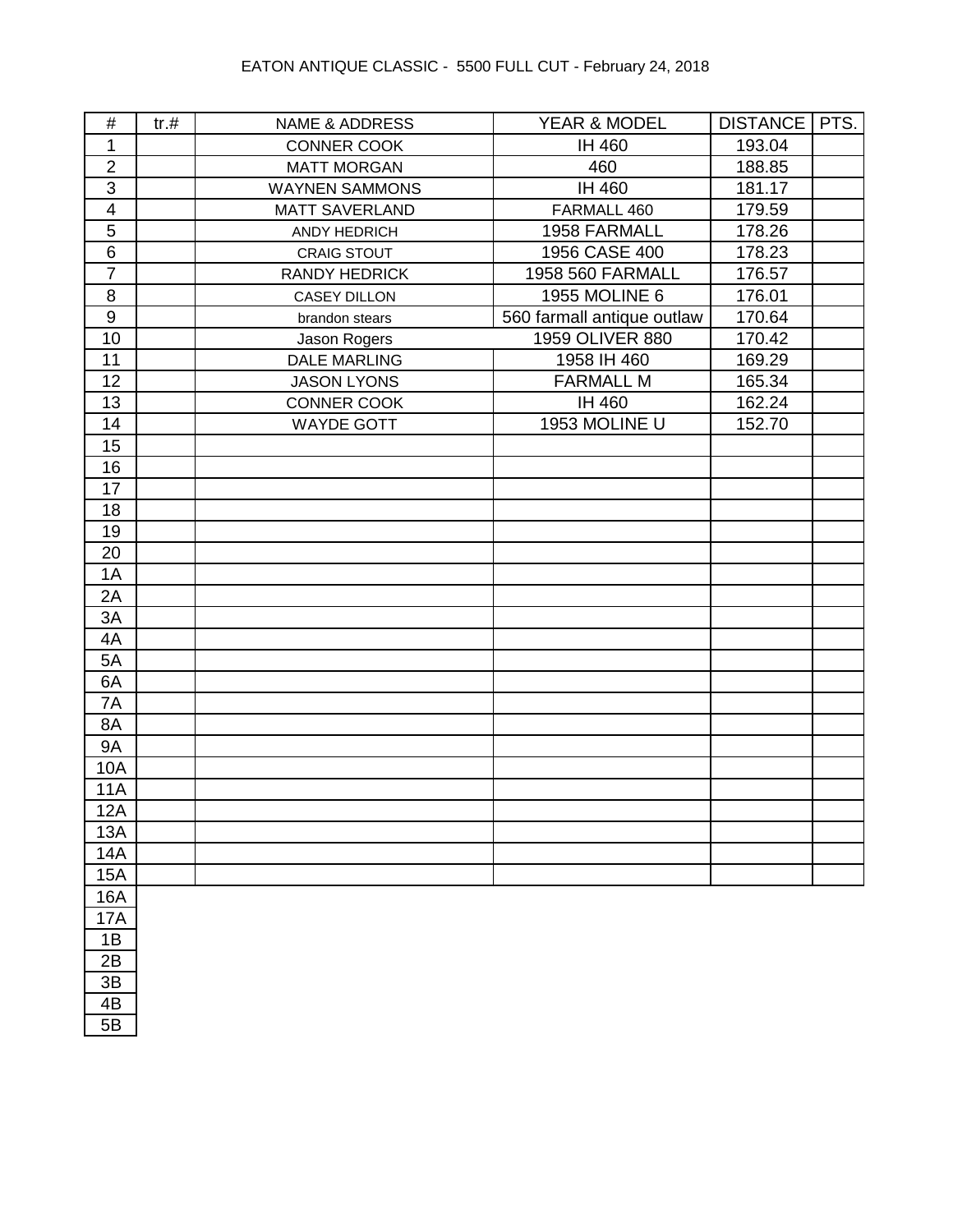| #                       | tr. # | <b>NAME &amp; ADDRESS</b> | YEAR & MODEL             | DISTANCE   PTS. |     |
|-------------------------|-------|---------------------------|--------------------------|-----------------|-----|
| 1                       |       | NATHAN LAFUZE             | FARMALL 450              | 154.18000       | 136 |
| $\overline{2}$          |       | DAVID COX                 | 1959 IH 460              | 153.950         |     |
| 3                       |       | <b>JASON LEE</b>          | 1954 fordson major d     | 153.05000       |     |
| $\overline{\mathbf{4}}$ |       | <b>JOHN HURLEY</b>        | 52 OLIVER 88             | 144.43          |     |
| 5                       |       | rick brickley             | 88 oliver                | 144.19000       |     |
| $6\phantom{1}$          |       | <b>FLOYD NIBERT</b>       | <b>58 OLIVER 88</b>      | 144.04000       |     |
| $\overline{7}$          |       | <b>DAN LAHMERS</b>        | 1948 FARMALL M           | 142.57          |     |
| 8                       |       | <b>DELBERT HERTEL</b>     | 1958 oliver 770          | 138.08000       |     |
| $\boldsymbol{9}$        |       | <b>BRIAN FARTHING</b>     | FARMALL 460              | 138.08          |     |
| 10                      |       | <b>MARK WILSON</b>        | <b>COCKSHUTT 40</b>      | 138.00000       |     |
| 11                      |       | ANDY KUTSCHERALLO         | <b>FARMALL M</b>         | 136.25          |     |
| 12                      |       | <b>MIKE STETZEL</b>       | 1953 IH SM               | 135.93000       |     |
| 13                      |       | <b>DAVID RISSELMAN</b>    | 59 FARMALL 460           | 135.65000       |     |
| 14                      |       | <b>JOHN HURLEY</b>        | OLIVER <sub>52</sub>     | 135.00000       |     |
| 15                      |       | <b>RON PEAVLER JR</b>     | OLIVER 88                | 134.15000       |     |
| 16                      |       | <b>JOSH VANHORN</b>       | 48 CO OP E4              | 132.59          |     |
| 17                      |       | kirt drew                 | 53 super m               | 132.22          |     |
| 18                      |       | <b>TOMMY CARR</b>         | 1953 MM UBE              | 132.03000       |     |
| 19                      |       | <b>LARRY GINGERY</b>      | 1950 OLIVER 88           | 130.67000       |     |
| 20                      |       | <b>DUANE RISSELMAN</b>    | 49 MM U                  | 130.54          |     |
| 1A                      |       | <b>BOBBY PEAVLER</b>      | OLIVER 77                | 129.93000       |     |
| 2A                      |       | brad bradford             | 1955 oliver 88           | 129.70000       |     |
| 3A                      |       | <b>DUANE DERRINGER</b>    | 1947 FARMALL M           | 129.08          |     |
| 4A                      |       | <b>GARY FRAME</b>         | OLIVER 88                | 127.32000       |     |
| 5A                      |       | MARVIN HOFFMAN            | 1955 JD 70               | 127.00000       |     |
| 6A                      |       | DAVE SCHAEFER             | OLIVER 88                | 126.20000       |     |
| 7A                      |       | bruce bo                  | 1959 ih 460              | 125.82000       |     |
| 8A                      |       | <b>DAN BROWN</b>          | <b>1960 FARMALL 460</b>  | 125.42          |     |
| <b>9A</b>               |       | RYAN BEEGLE               | 1951 MASSEY HARRIS 44    | 125.02000       |     |
| 10A                     |       | <b>NICK RODGERS</b>       | 1950 OLIVER 77           | 124.66000       |     |
| <b>11A</b>              |       | <b>KEITH PAULUS</b>       | 1950 OIVER 77            | 123.59000       |     |
| 12A                     |       | <b>BRADY ANDERSON</b>     | FARMALL 560              | 122.53000       |     |
| 13A                     |       | <b>JEFF RODGERS</b>       | 1949 FARMALL M           | 121.75          |     |
| 14A                     |       | DAVID OVERBECK            | 1958 IH 460              | 119.84000       |     |
| 15A                     |       | jacob smith               | 1951 jd a                | 115.6           |     |
| <b>16A</b>              |       | <b>GARRETT DOWNARD</b>    | 1954 minnieapolic moline | 111.16000       |     |
| <b>17A</b>              |       | <b>TRAVIS HERTEL</b>      | 1953 OLIVER 88           | 47.29000        |     |
| 18A                     |       |                           |                          |                 |     |
| 19A                     |       |                           |                          |                 |     |
| 20A                     |       |                           |                          |                 |     |
| 9B                      |       |                           |                          |                 |     |
| 5B                      |       |                           |                          |                 |     |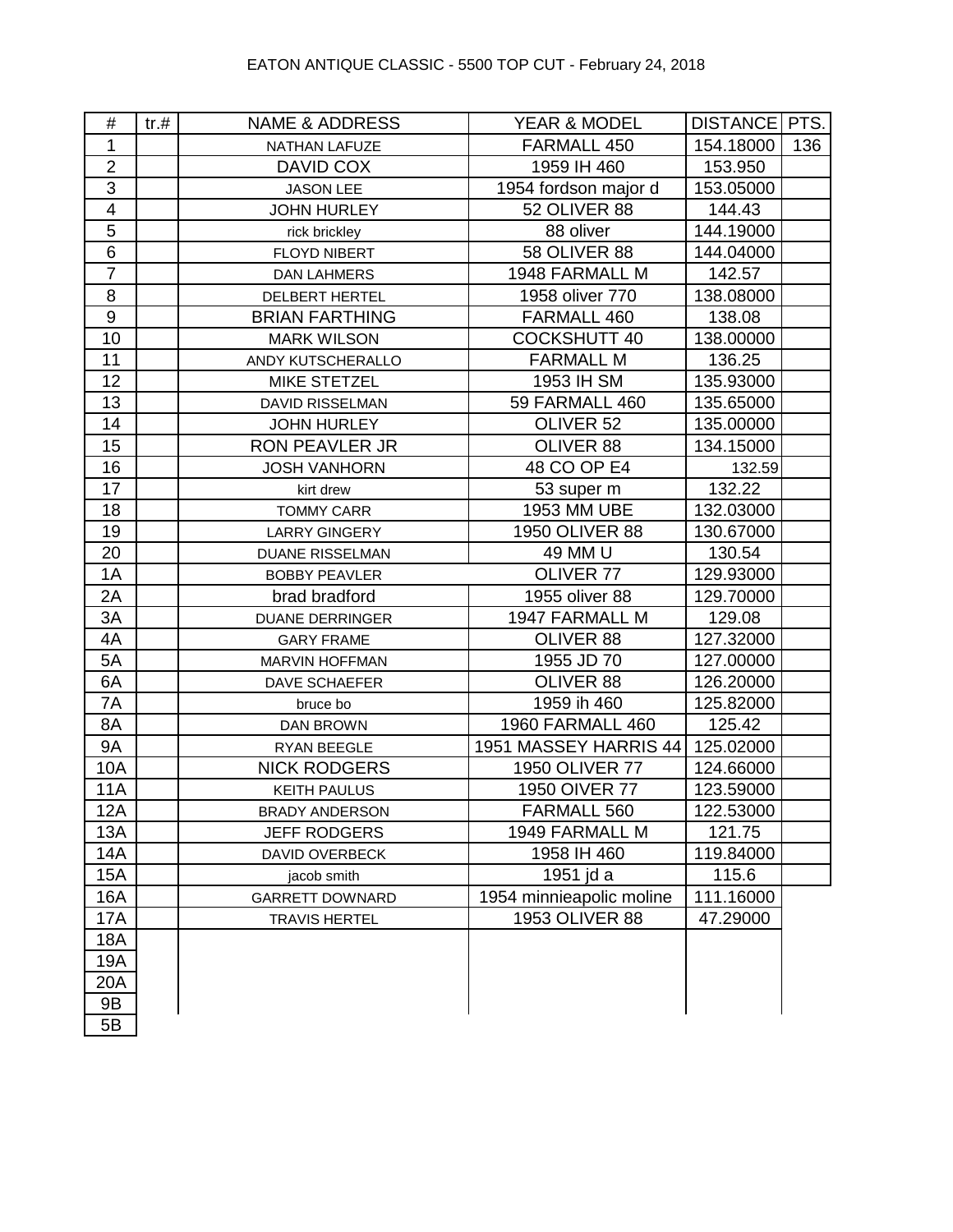| $\mathbf{1}$<br>1958 560 FARMALL<br>192.42<br>RANDY HEDRICK<br>$\overline{2}$<br>IH 460<br>189.54<br>MATT SOUERLAND<br>$\mathbf{3}$<br>460<br>182.86<br><b>MATT MORGAN</b><br>1958 FARMALL<br>179.14<br>$\overline{\mathbf{4}}$<br>ANDY HEDRICH<br>5<br>IH 460<br>175.54<br>CONNER COOK<br>$\overline{6}$<br>560 farmall antique outlaw<br>166.17<br>brandon stears<br>$\overline{7}$<br>1956 CASE 400<br>164.90<br>CRAIG STOUT<br>1955 MOLINE 6<br>8<br>155.96<br>CASEY DILLON<br>$\boldsymbol{9}$<br>1953 MOLINE U<br>154.93<br><b>WAYDE GOTT</b><br>10<br>11<br>12<br>13<br>14<br>15<br>16<br>17<br>18<br>19<br>20<br>1A<br>2A<br>3A<br>4A<br>5A<br>6A<br>7A<br>8A<br><b>9A</b><br><b>10A</b><br><b>11A</b><br>12A<br>13A<br><b>14A</b><br><b>15A</b><br>16A<br><b>17A</b><br>1B<br>2B<br>3B<br>4B<br>5B<br>3B<br>4B | $\#$ | tr.# | <b>NAME &amp; ADDRESS</b> | YEAR & MODEL | DISTANCE   PTS. |  |
|-------------------------------------------------------------------------------------------------------------------------------------------------------------------------------------------------------------------------------------------------------------------------------------------------------------------------------------------------------------------------------------------------------------------------------------------------------------------------------------------------------------------------------------------------------------------------------------------------------------------------------------------------------------------------------------------------------------------------------------------------------------------------------------------------------------------------|------|------|---------------------------|--------------|-----------------|--|
|                                                                                                                                                                                                                                                                                                                                                                                                                                                                                                                                                                                                                                                                                                                                                                                                                         |      |      |                           |              |                 |  |
|                                                                                                                                                                                                                                                                                                                                                                                                                                                                                                                                                                                                                                                                                                                                                                                                                         |      |      |                           |              |                 |  |
|                                                                                                                                                                                                                                                                                                                                                                                                                                                                                                                                                                                                                                                                                                                                                                                                                         |      |      |                           |              |                 |  |
|                                                                                                                                                                                                                                                                                                                                                                                                                                                                                                                                                                                                                                                                                                                                                                                                                         |      |      |                           |              |                 |  |
|                                                                                                                                                                                                                                                                                                                                                                                                                                                                                                                                                                                                                                                                                                                                                                                                                         |      |      |                           |              |                 |  |
|                                                                                                                                                                                                                                                                                                                                                                                                                                                                                                                                                                                                                                                                                                                                                                                                                         |      |      |                           |              |                 |  |
|                                                                                                                                                                                                                                                                                                                                                                                                                                                                                                                                                                                                                                                                                                                                                                                                                         |      |      |                           |              |                 |  |
|                                                                                                                                                                                                                                                                                                                                                                                                                                                                                                                                                                                                                                                                                                                                                                                                                         |      |      |                           |              |                 |  |
|                                                                                                                                                                                                                                                                                                                                                                                                                                                                                                                                                                                                                                                                                                                                                                                                                         |      |      |                           |              |                 |  |
|                                                                                                                                                                                                                                                                                                                                                                                                                                                                                                                                                                                                                                                                                                                                                                                                                         |      |      |                           |              |                 |  |
|                                                                                                                                                                                                                                                                                                                                                                                                                                                                                                                                                                                                                                                                                                                                                                                                                         |      |      |                           |              |                 |  |
|                                                                                                                                                                                                                                                                                                                                                                                                                                                                                                                                                                                                                                                                                                                                                                                                                         |      |      |                           |              |                 |  |
|                                                                                                                                                                                                                                                                                                                                                                                                                                                                                                                                                                                                                                                                                                                                                                                                                         |      |      |                           |              |                 |  |
|                                                                                                                                                                                                                                                                                                                                                                                                                                                                                                                                                                                                                                                                                                                                                                                                                         |      |      |                           |              |                 |  |
|                                                                                                                                                                                                                                                                                                                                                                                                                                                                                                                                                                                                                                                                                                                                                                                                                         |      |      |                           |              |                 |  |
|                                                                                                                                                                                                                                                                                                                                                                                                                                                                                                                                                                                                                                                                                                                                                                                                                         |      |      |                           |              |                 |  |
|                                                                                                                                                                                                                                                                                                                                                                                                                                                                                                                                                                                                                                                                                                                                                                                                                         |      |      |                           |              |                 |  |
|                                                                                                                                                                                                                                                                                                                                                                                                                                                                                                                                                                                                                                                                                                                                                                                                                         |      |      |                           |              |                 |  |
|                                                                                                                                                                                                                                                                                                                                                                                                                                                                                                                                                                                                                                                                                                                                                                                                                         |      |      |                           |              |                 |  |
|                                                                                                                                                                                                                                                                                                                                                                                                                                                                                                                                                                                                                                                                                                                                                                                                                         |      |      |                           |              |                 |  |
|                                                                                                                                                                                                                                                                                                                                                                                                                                                                                                                                                                                                                                                                                                                                                                                                                         |      |      |                           |              |                 |  |
|                                                                                                                                                                                                                                                                                                                                                                                                                                                                                                                                                                                                                                                                                                                                                                                                                         |      |      |                           |              |                 |  |
|                                                                                                                                                                                                                                                                                                                                                                                                                                                                                                                                                                                                                                                                                                                                                                                                                         |      |      |                           |              |                 |  |
|                                                                                                                                                                                                                                                                                                                                                                                                                                                                                                                                                                                                                                                                                                                                                                                                                         |      |      |                           |              |                 |  |
|                                                                                                                                                                                                                                                                                                                                                                                                                                                                                                                                                                                                                                                                                                                                                                                                                         |      |      |                           |              |                 |  |
|                                                                                                                                                                                                                                                                                                                                                                                                                                                                                                                                                                                                                                                                                                                                                                                                                         |      |      |                           |              |                 |  |
|                                                                                                                                                                                                                                                                                                                                                                                                                                                                                                                                                                                                                                                                                                                                                                                                                         |      |      |                           |              |                 |  |
|                                                                                                                                                                                                                                                                                                                                                                                                                                                                                                                                                                                                                                                                                                                                                                                                                         |      |      |                           |              |                 |  |
|                                                                                                                                                                                                                                                                                                                                                                                                                                                                                                                                                                                                                                                                                                                                                                                                                         |      |      |                           |              |                 |  |
|                                                                                                                                                                                                                                                                                                                                                                                                                                                                                                                                                                                                                                                                                                                                                                                                                         |      |      |                           |              |                 |  |
|                                                                                                                                                                                                                                                                                                                                                                                                                                                                                                                                                                                                                                                                                                                                                                                                                         |      |      |                           |              |                 |  |
|                                                                                                                                                                                                                                                                                                                                                                                                                                                                                                                                                                                                                                                                                                                                                                                                                         |      |      |                           |              |                 |  |
|                                                                                                                                                                                                                                                                                                                                                                                                                                                                                                                                                                                                                                                                                                                                                                                                                         |      |      |                           |              |                 |  |
|                                                                                                                                                                                                                                                                                                                                                                                                                                                                                                                                                                                                                                                                                                                                                                                                                         |      |      |                           |              |                 |  |
|                                                                                                                                                                                                                                                                                                                                                                                                                                                                                                                                                                                                                                                                                                                                                                                                                         |      |      |                           |              |                 |  |
|                                                                                                                                                                                                                                                                                                                                                                                                                                                                                                                                                                                                                                                                                                                                                                                                                         |      |      |                           |              |                 |  |
|                                                                                                                                                                                                                                                                                                                                                                                                                                                                                                                                                                                                                                                                                                                                                                                                                         |      |      |                           |              |                 |  |
|                                                                                                                                                                                                                                                                                                                                                                                                                                                                                                                                                                                                                                                                                                                                                                                                                         |      |      |                           |              |                 |  |
|                                                                                                                                                                                                                                                                                                                                                                                                                                                                                                                                                                                                                                                                                                                                                                                                                         |      |      |                           |              |                 |  |
|                                                                                                                                                                                                                                                                                                                                                                                                                                                                                                                                                                                                                                                                                                                                                                                                                         |      |      |                           |              |                 |  |
|                                                                                                                                                                                                                                                                                                                                                                                                                                                                                                                                                                                                                                                                                                                                                                                                                         |      |      |                           |              |                 |  |
|                                                                                                                                                                                                                                                                                                                                                                                                                                                                                                                                                                                                                                                                                                                                                                                                                         |      |      |                           |              |                 |  |
|                                                                                                                                                                                                                                                                                                                                                                                                                                                                                                                                                                                                                                                                                                                                                                                                                         |      |      |                           |              |                 |  |
|                                                                                                                                                                                                                                                                                                                                                                                                                                                                                                                                                                                                                                                                                                                                                                                                                         |      |      |                           |              |                 |  |
|                                                                                                                                                                                                                                                                                                                                                                                                                                                                                                                                                                                                                                                                                                                                                                                                                         | 5B   |      |                           |              |                 |  |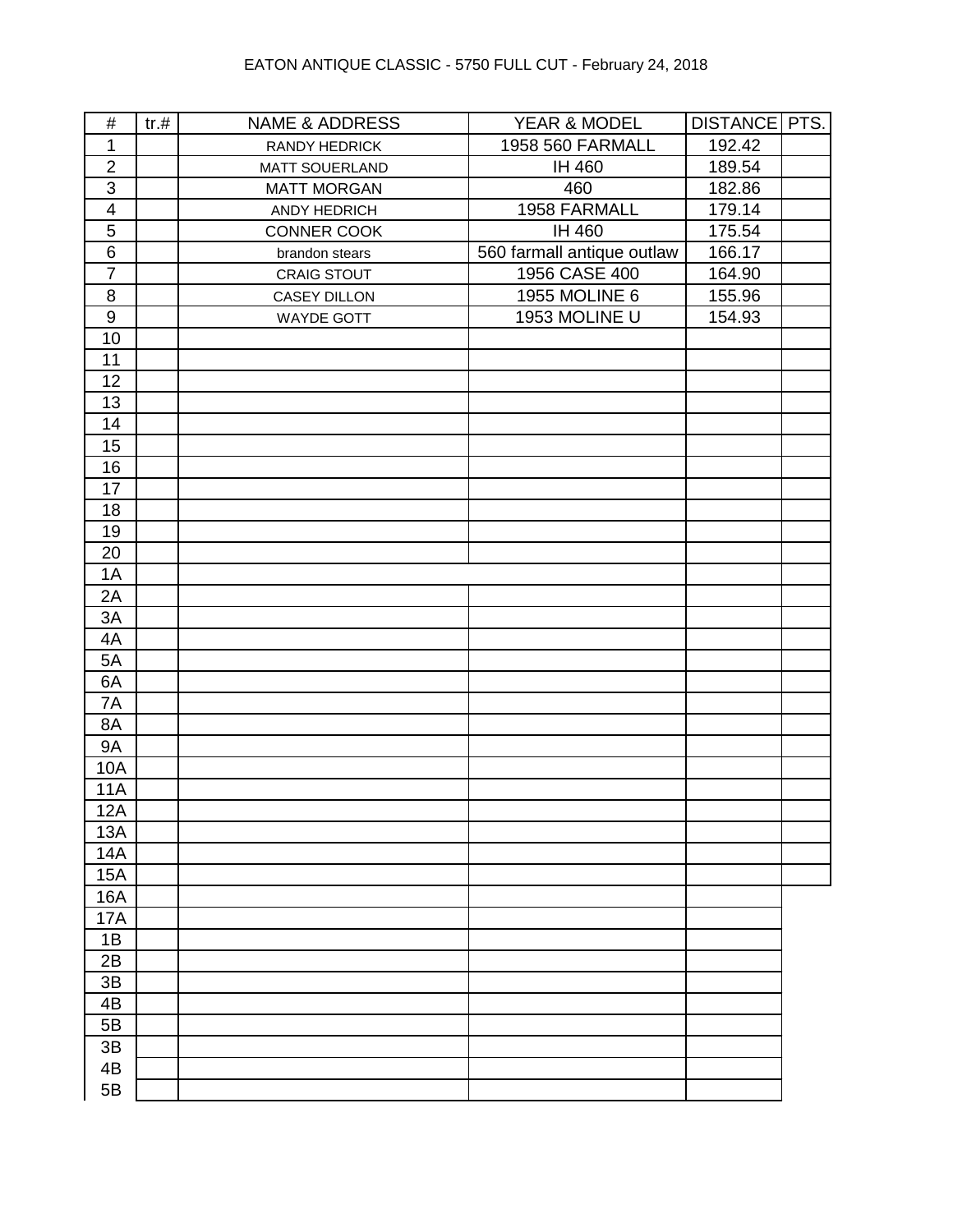## EATON ANTIQUE CLASSIC - 5750 FULL CUT - February 24, 2018

| 6B            |  |  |
|---------------|--|--|
| $7\mathsf{B}$ |  |  |
| $8\mathsf{B}$ |  |  |
| $9\mathsf{B}$ |  |  |
| 10B           |  |  |
| 11B           |  |  |
| 12B           |  |  |
| 13B           |  |  |
| 14B           |  |  |
| 15B           |  |  |
| 16B           |  |  |
| 17B           |  |  |
|               |  |  |
|               |  |  |
|               |  |  |
|               |  |  |
|               |  |  |
|               |  |  |
|               |  |  |
|               |  |  |
|               |  |  |
|               |  |  |
|               |  |  |
|               |  |  |
|               |  |  |
|               |  |  |
|               |  |  |
|               |  |  |
|               |  |  |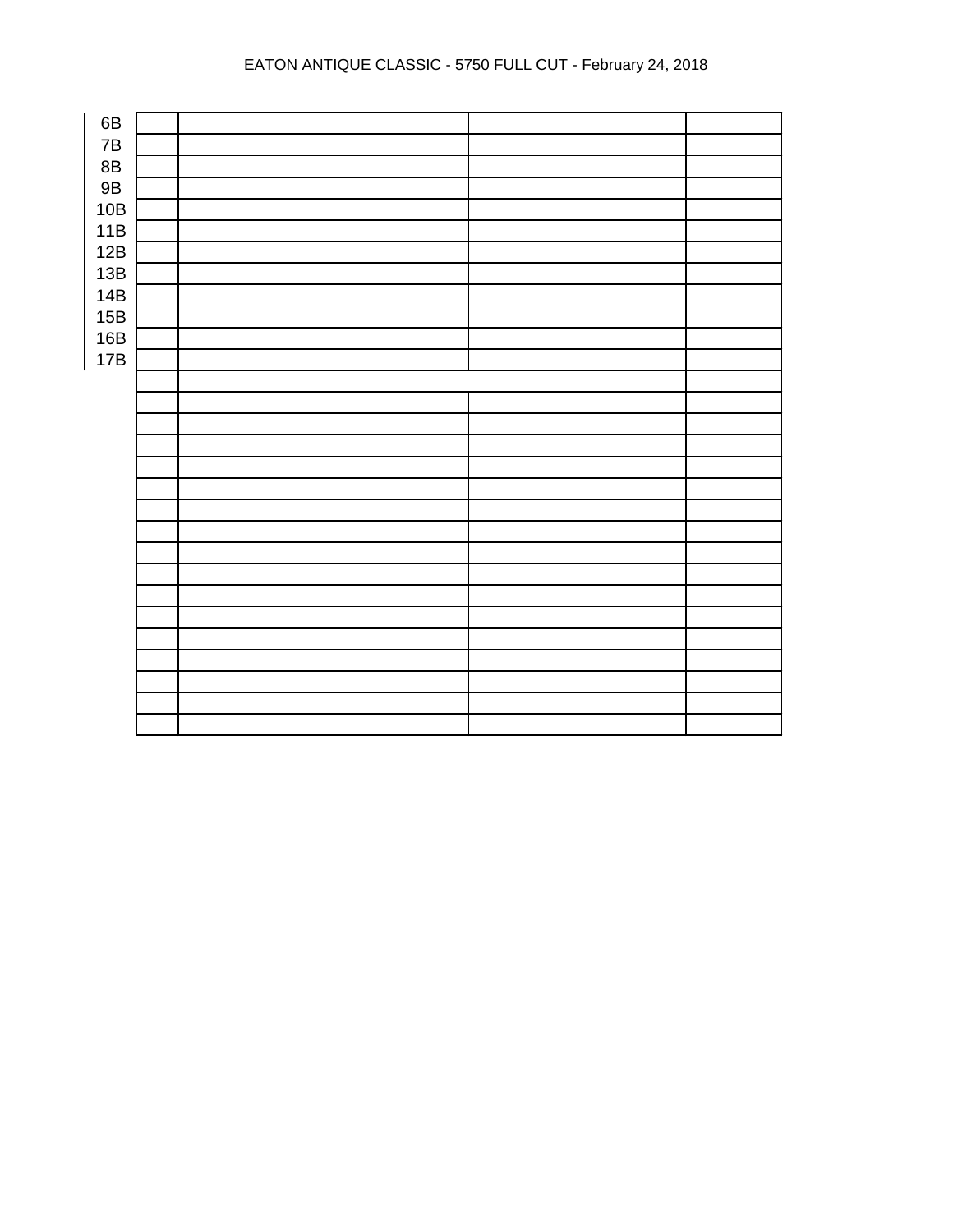| $\#$                    | tr.# | <b>NAME &amp; ADDRESS</b> | YEAR & MODEL               | <b>DISTANCE</b> | PTS. |
|-------------------------|------|---------------------------|----------------------------|-----------------|------|
| 1                       |      | <b>BRANDON STEARS</b>     | 560 farmall antique outlaw | 216.64          |      |
| $\overline{2}$          |      | <b>RANDY HEDRICK</b>      | 1958 560 FARMALL           | 200.14          |      |
| $\overline{3}$          |      | Jason Rogers              | 1959 OLIVER 880            | 188.45          |      |
| $\overline{\mathbf{4}}$ |      | <b>DOUG DILLON</b>        | 1955 MOLINE G              | 175.24          |      |
| $\sqrt{5}$              |      | <b>JASON LYONS</b>        | <b>FARMALL M</b>           | 160.98          |      |
| $\overline{6}$          |      | MIKE GOTT                 | 1953 minneapolis moline u  | 153.28          |      |
| $\overline{7}$          |      | <b>MATT MORGAN</b>        | 460                        | $-1.00$         |      |
| $\, 8$                  |      |                           |                            |                 |      |
| $\overline{9}$          |      |                           |                            |                 |      |
| 10                      |      |                           |                            |                 |      |
| 11                      |      |                           |                            |                 |      |
| 12                      |      |                           |                            |                 |      |
| 13                      |      |                           |                            |                 |      |
| 14                      |      |                           |                            |                 |      |
| 15                      |      |                           |                            |                 |      |
| 16                      |      |                           |                            |                 |      |
| 17                      |      |                           |                            |                 |      |
| 18                      |      |                           |                            |                 |      |
| 19                      |      |                           |                            |                 |      |
| 20                      |      |                           |                            |                 |      |
| 1A                      |      |                           |                            |                 |      |
| 2A                      |      |                           |                            |                 |      |
| 3A                      |      |                           |                            |                 |      |
| 4A                      |      |                           |                            |                 |      |
| 5A                      |      |                           |                            |                 |      |
| 6A                      |      |                           |                            |                 |      |
| 7A                      |      |                           |                            |                 |      |
| 8A                      |      |                           |                            |                 |      |
| <b>9A</b>               |      |                           |                            |                 |      |
| 10A                     |      |                           |                            |                 |      |
| <b>11A</b>              |      |                           |                            |                 |      |
| 12A                     |      |                           |                            |                 |      |
| 13A                     |      |                           |                            |                 |      |
| <b>14A</b>              |      |                           |                            |                 |      |
| <b>15A</b>              |      |                           |                            |                 |      |
| 16A                     |      |                           |                            |                 |      |
| 17A                     |      |                           |                            |                 |      |
| 1B                      |      |                           |                            |                 |      |
| 2B                      |      |                           |                            |                 |      |
| 3B                      |      |                           |                            |                 |      |
| 4B                      |      |                           |                            |                 |      |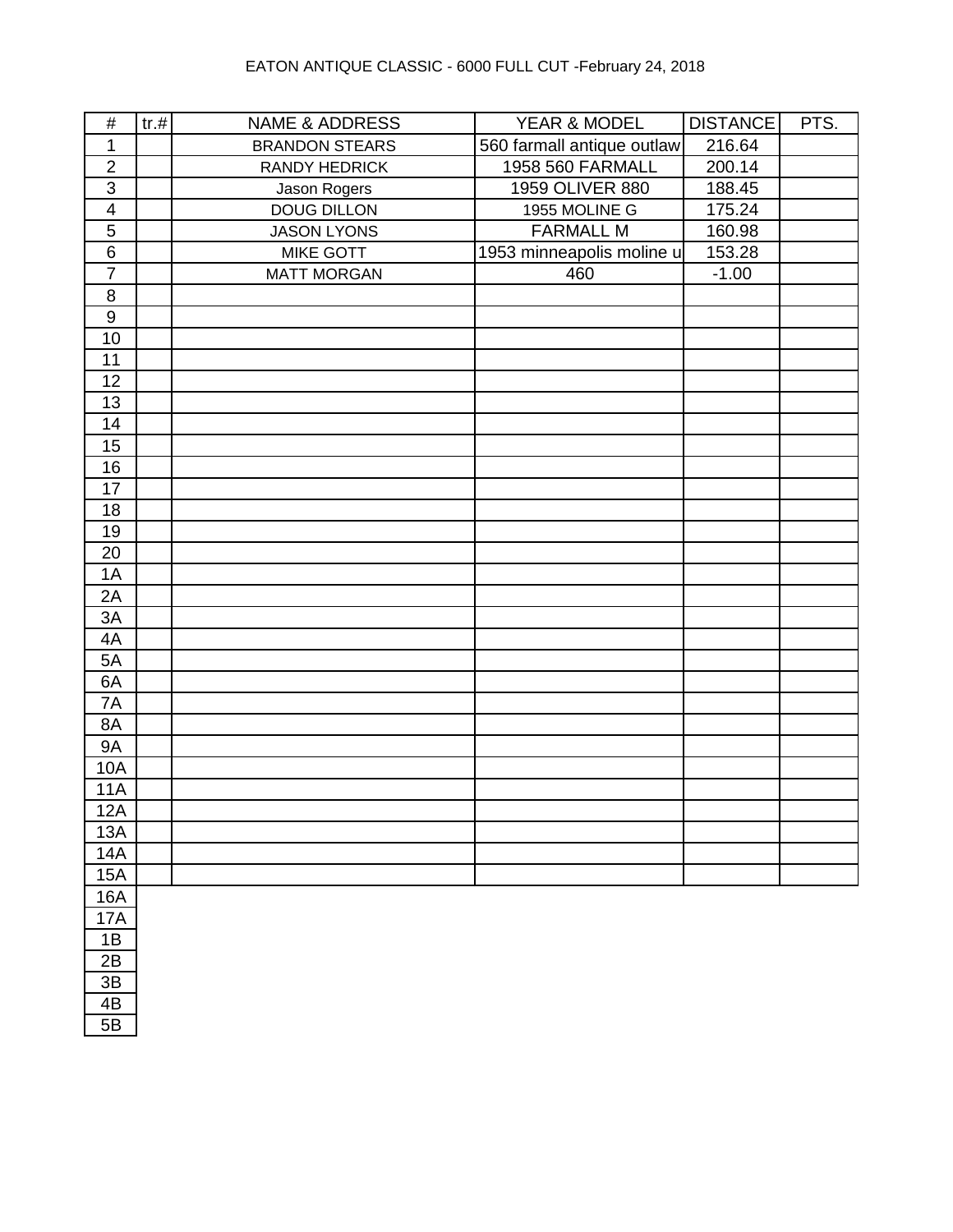| #               | tr. # | <b>NAME &amp; ADDRESS</b> | <b>YEAR &amp; MODEL</b>   | <b>DISTANCE</b> | PTS. |
|-----------------|-------|---------------------------|---------------------------|-----------------|------|
| 1               |       | <b>DAVID RISSELMAN</b>    | 59 FARMALL 460            | 171.76          |      |
| $\overline{2}$  |       | <b>DAVID LEE</b>          | 1954 fordson major diesel | 162.31          |      |
| $\overline{3}$  |       | <b>DAVID COX</b>          | 1959 IH 460               | 158.77          |      |
| $\overline{4}$  |       | <b>LARRY GINGERY</b>      | 1950 OLIVER 88            | 158.57          |      |
| $\overline{5}$  |       | <b>DAN LAHMERS</b>        | 1948 FARMALL M            | 157.76          |      |
| $\overline{6}$  |       | <b>AARON MYERS</b>        | <b>1959 FARMALL 560</b>   | 155.98          |      |
| $\overline{7}$  |       | <b>BRIAN FARTHING</b>     | FARMALL 460               | 152.09          |      |
| 8               |       | <b>DALE HOFFMAN</b>       | 1955 JD 70                | 151.4           |      |
| $9\,$           |       | <b>JOSH VANHORN</b>       | 48 CO OP E4               | 150.72          |      |
| 10              |       | brad bradford             | 1955 oliver 88            | 150.52          |      |
| 11              |       | <b>RYAN FLICK</b>         | MM UB                     | 150.35          |      |
| 12              |       | <b>RON PEAVLER JR</b>     | OLIVER 88                 | 149.1           |      |
| 13              |       | <b>KIRT DREW</b>          | 53 SUPER M                | 148.92          |      |
| 14              |       | <b>JOHN HURLEY</b>        | OLIVER 52                 | 146.42          |      |
| 15              |       | <b>TOMMY CARR</b>         | 1953 MM UBE               | 146.2           |      |
| 16              |       | <b>JEFF RODGERS</b>       | 1949 FARMALL M            | 145.89          |      |
| $\overline{17}$ |       | <b>MARK WILSON</b>        | <b>COCKSHUTT 40</b>       | 145.89          |      |
| 18              |       | <b>DUANE RISSELMAN</b>    | 49 MM U                   | 142.06          |      |
| 19              |       | <b>JOHN HURLEY</b>        | 52 ILIVER 88 GAS          | 141.37          |      |
| 20              |       | DALE WEADE                | 1956 IH 45                | 140.28          |      |
| 1A              |       | ANDY KUTSHERALLO          | <b>FARMALL M</b>          | 136.28          |      |
| 2A              |       | <b>NATHAN LAFUZE</b>      | FARMALL 450               | 134.21          |      |
| 3A              |       | <b>JERRY GLASSER</b>      | OLIVER 88 DIESEL          | 133.37          |      |
| 4A              |       | <b>DEVOR NICHOFF</b>      | <b>1958 FARMALL 560</b>   | 133.33          |      |
| 5A              |       | <b>DAVE SCHAEFFER</b>     |                           | 133.15          |      |
| 6A              |       | <b>DUANE DERRINGER</b>    | 1947 FARMALL M            | 132.17          |      |
| 7A              |       | <b>JEFF SEBRING</b>       | 1963 FARMALL 560          | 132.17          |      |
| 8A              |       | <b>JOSH OFFENBERGER</b>   | 1959 OLIVER 88            | 129.17          |      |
| <b>9A</b>       |       | <b>BRUCE BO</b>           | 1959 IH 460               | 125.68          |      |
| <b>10A</b>      |       | <b>NICK RODGERS</b>       | 1950 OLIVER 77            | 117.29          |      |
| <b>11A</b>      |       | <b>HUNTER SHEELEY</b>     | 51 JD A                   | 92.91           |      |
| 12A             |       | <b>BRIAN DIXON</b>        | FARMALL 560               | 89.68           |      |
| <b>13A</b>      |       | kevin kangas              | 1950 oliver 88            | $\overline{7}$  |      |
| <b>14A</b>      |       |                           |                           |                 |      |
| <b>15A</b>      |       |                           |                           |                 |      |
| <b>16A</b>      |       |                           |                           |                 |      |
| 17 <sub>0</sub> |       |                           |                           |                 |      |

<u>17A</u> 1B 2B 3B 4B